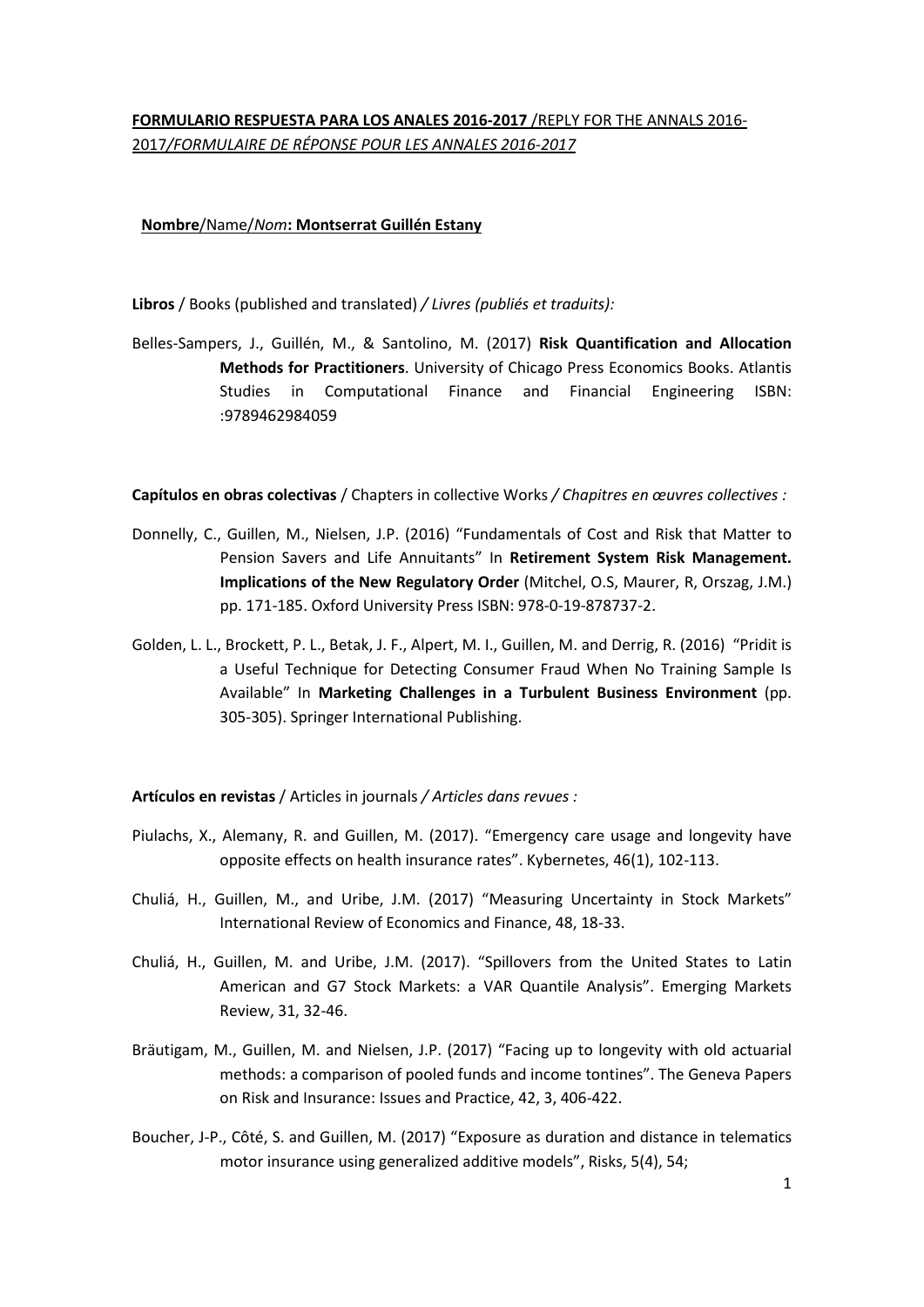- Bolviken, E. and Guillen, M. (2017) "Risk aggregation in Solvency II through recursive lognormals" Insurance: Mathematics and Economics, 73, 20-26.
- Piulachs, X., Alemany, R. and Guillen, M. (2016). "Joint modelling of survival and emergency medical care usage in Spanish insureds aged 65+" PloS ONE, 11, 4, e0153234.
- Pitt, D., Guillen, M and Bolancé, C. (2016) "Estimation of Parametric and Nonparametric Models for Univariate Loss Distributions in Finance—an approach using R" Journal of Financial Education, 42.
- Padilla, A., Bolancé, C. and Guillen M. (2016) "Cuantificación del riesgo para la tarificación en seguros de automóvil"Anales del Instituto de Actuarios Españoles, 22, 1-24.
- Guillen, M., Bolancé, C., & Santolino, M. (2016, September). Fundamentals of Risk Measurement and Aggregation for Insurance Applications. Lecture Notes in Computer Science, 9880, 15-25.
- Guillen, M. (2016) "Big data en seguros" Indice: revista de estadística y sociedad, 67, 28-30.
- Guillen M., Chulià, H., and Llatje, O (2016) "Seasonal and time-trend variation by gender of alcohol-impaired drivers at sobriety checkpoints" Journal of Studies on Alcohol and Drugs, 77, 3, 413-420.
- D'Amico, G.; Guillen, M.; Manca, R. (2017) "Multi-state models for evaluating conversion options in life insurance" Modern Stochastics Theory and Applications, 4(2), 127-
- Chuliá, H., Guillen, M. and Uribe, J.M. (2016) "Modeling longevity risk with generalized dynamic factor models and vine-copulae" ASTIN Bulletin, 46,1, 165-190.
- Belles-Sampera, J., Guillén, M., & Santolino, M. (2016) "The use of flexible quantile-based measures in risk assessment". Communications in Statistics-Theory and Methods 45(6), 1670-1681.
- Belles-Sampera, J., Guillen, M. and Santolino, M. (2016) "What attitudes to risk underlie distortion risk measure choices?" Insurance, Mathematics and Economics, 68,101- 109.
- Belles-Sampera, J., Guillen, M. and Santolino, M. (2016) "Compositional methods applied to capital allocation problems" The Journal of Risk, 19(2),15-30.
- Ayuso, M., Guillen, M., & Pérez-Marín, A.M. (2016) "Using GPS data to analyse the distance travelled to the first accident at fault in pay-as-you-drive insurance" Transportation Research Part C: Emerging Technologies, 68, 160-167
- Ayuso, M., Guillen, M. and Pérez-Marín, A. M. (2016) "Telematics and gender discrimination: some usage-based evidence on whether men's risk of accidents differs from women's" Risks, 4, 2, 1-10.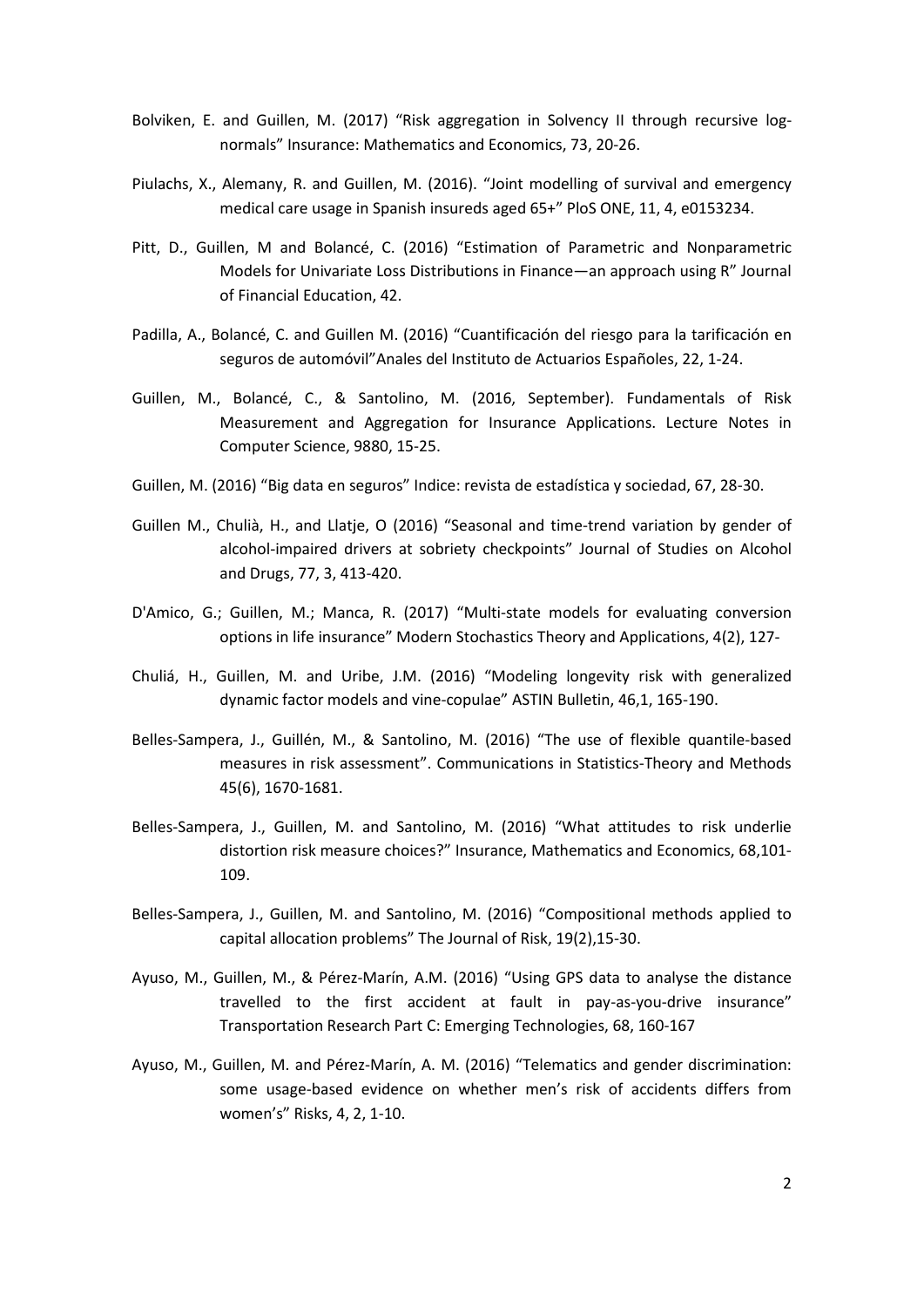Alemany, R., Bolancé, C., Guillen, M. and Padilla-Barreto, A. E. (2016) "Combining Parametric And Non-Parametric Methods To Compute Value-At-Risk" Economic Computation and Economic Cybernetics Studies and Research, 50(4), 61-74.

**Consejos de redacción y jurados** / Editorial boards and juries */ Conseils de rédaction et jurys:*

*Editor SORT (Statistics and Operations Research Transactions). 2015-*

*Co-editor North American Actuarial Journal. 2015-*

*Senior editor ASTIN Bulletin – The Journal of the International Actuarial Association. 2009-*

*Associate editor Journal of Risk and Insurance. 2005-*

*Associate editor Geneva Risk and Insurance Review 2012-*

*Associate editor Insurance Markets and Companies: Analyses and Actuarial Computations 2009-*

*Associate editor Anales del Instituto de Actuarios Españoles. 2008-*

*Member of the editorial board Risks, 2012-*

*Member of the editorial board Journal of Financial Risk Management, 2012-*

*Associate editor Insurance and Risk Management Journal 2011-*

*Miembro dl jurado de los Premios Fundacion Mapfre 2016, jurado presidido por S:M. la Reina Dª Sofía.*

**Conferencias y seminarios científicos** / Scientific conferences and seminars */ Conférences et séminaires scientifiques:*

- Guillen M. (2017) "Big mistakes of data analytics when applied to risk and insurance" Actuarial Science Seminar, National Bank of Belgium, Brussels (Belgium) [Plenary session] (Sept. 14)
- Guillen, M. (2017) "Per què les grans empreses necessiten un Chief Data & Analytics Officer?" Estadística i Data Science: l'evolució o l'extinció dels estadístics. Societat Catalana d'Estadística, Barcelona, (June 1).
- Guillen, M. (2016) "Fundamentals of risk measurement and aggregation for insurance applications" University of Andorra.  $13<sup>th</sup>$  International Conference on Modeling Decisions for Artificial Intelligence. (September, 19-21)- [Plenary session] (joint paper with C. Bolancé and M. Santolino).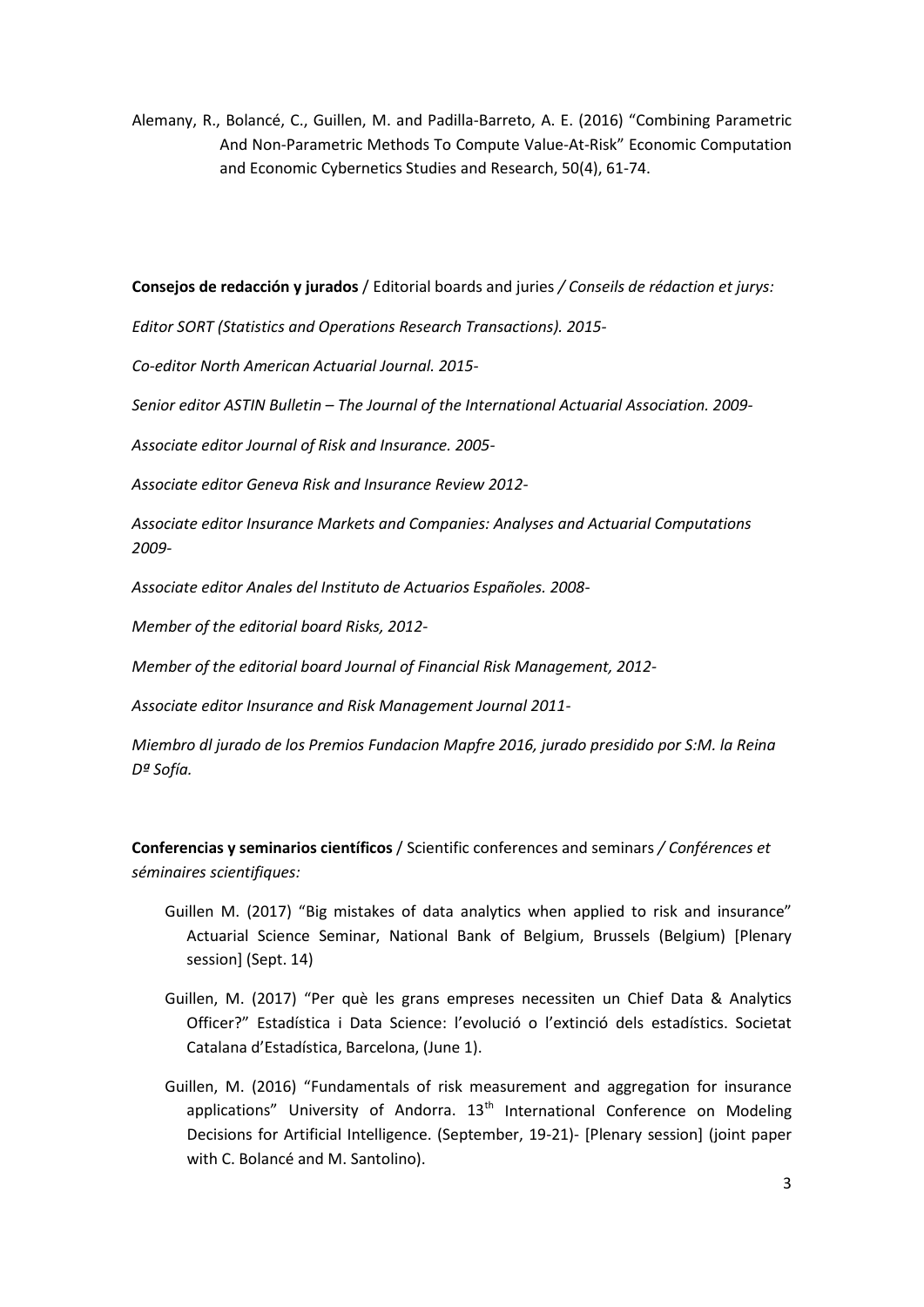- Guillen, M. (2016) "How much risk is too much?" Science and Society Lecture Series. University of Liverpool (March, 15)
- Guillen ,M. (2017) "Data Science and the Natural Evolution of Automobile Insurance" Big Data in Applied Economics, UAB, Bellaterra (Barcelona), October, 20, 2017.
- Guillen, M. (2017) "Solvency Requirement in a Unisex Stochastic Mortality Model" (joint with Elena Vigna and An Chen) International Actuarial Association Life Section Colloquium "Long-Term Saving in an Ageing World", Barcelona, October 22-24, 2017.
- Guillen, M. (2017) ( "A Non-Homogeneous Semi-Markov Approach for the Calculation of the Balance Sheet of a Health Fund"( joint with Guglielmo D'Amico, Fulvio Gismondi, Jacques Janssen, Raimondo Manca and Ernesto Volpe di Prignano) International Actuarial Association Life Section Colloquium "Long-Term Saving in an Ageing World", Barcelona, October 22-24, 2017.
- Arroyo-Cañada, F.J., Pesantez, J., Argila A.M., Solé, M . and Guillen, M. (2017) "Visualizing web-based evaluation of hotel reputation in Barcelona" 2nd On/Off International Conference in Marketing Decision Making. Barcelona, Octubre 5, 2017.
- Piulachs, X., Rizopoulos, D., Andrinopoulou, E.R. and Guillen M. (2017) "Simultaneous modeling of counts with excess zeroes and left-trincated survival data with timevarying effects " XVI Spanish Biometrics Conference – CEB2017, Sevilla, Septeber 14- 16, 2017.
- Guillen ,M. (2017) "Telematics and the natural evolution of pricing in motor insurance" Workshop on « Data science in Finance and Insurance » Louvain-la-Neuve (Belgium), September 15, 2017.
- Padilla-Barreto, A., Bolancé, M. and Guillen, M. (2017) "Joint modelling for customer lapses in the insurance sector"  $21<sup>st</sup>$  Annual APRIA conference, Poznan (Poland), July 31, August 2, 2017.
- Bermúdez, L., Guillen, M. and Karlis, D. (2017) "A bivariate INAR(1) regression model for insurance claim counts" 21st International Congress on Insurance: Mathematics and Economics – IME 2017 Vienna (Austria), July 3–5, 2017.
- Frees, E.W., Valdez, E., Bolancé, C. and Guillen, M. (2017) "Joint Modeling of Customer Loyalty and Risk in Personal Insurance" 21st International Congress on Insurance: Mathematics and Economics – IME 2017 Vienna (Austria), July 3–5, 2017.
- Alemany, R.; Ayuso, M.; Guillen, M. (2017) "Impact of road traffic injuries on disability rates and long-term care costs in Spain". IV Workshop on the evaluation of public policies for sustainability long-term care in Spain. Albacete (Spain), June 29-30.
- Ayuso, M.; Guillen, M.; Valero, D. (2017) "What can determine the decisions in the management of savings after retirement?". VI Congreso Internacional Dependencia y Calidad de Vida. Madrid (Spain), May 23-24.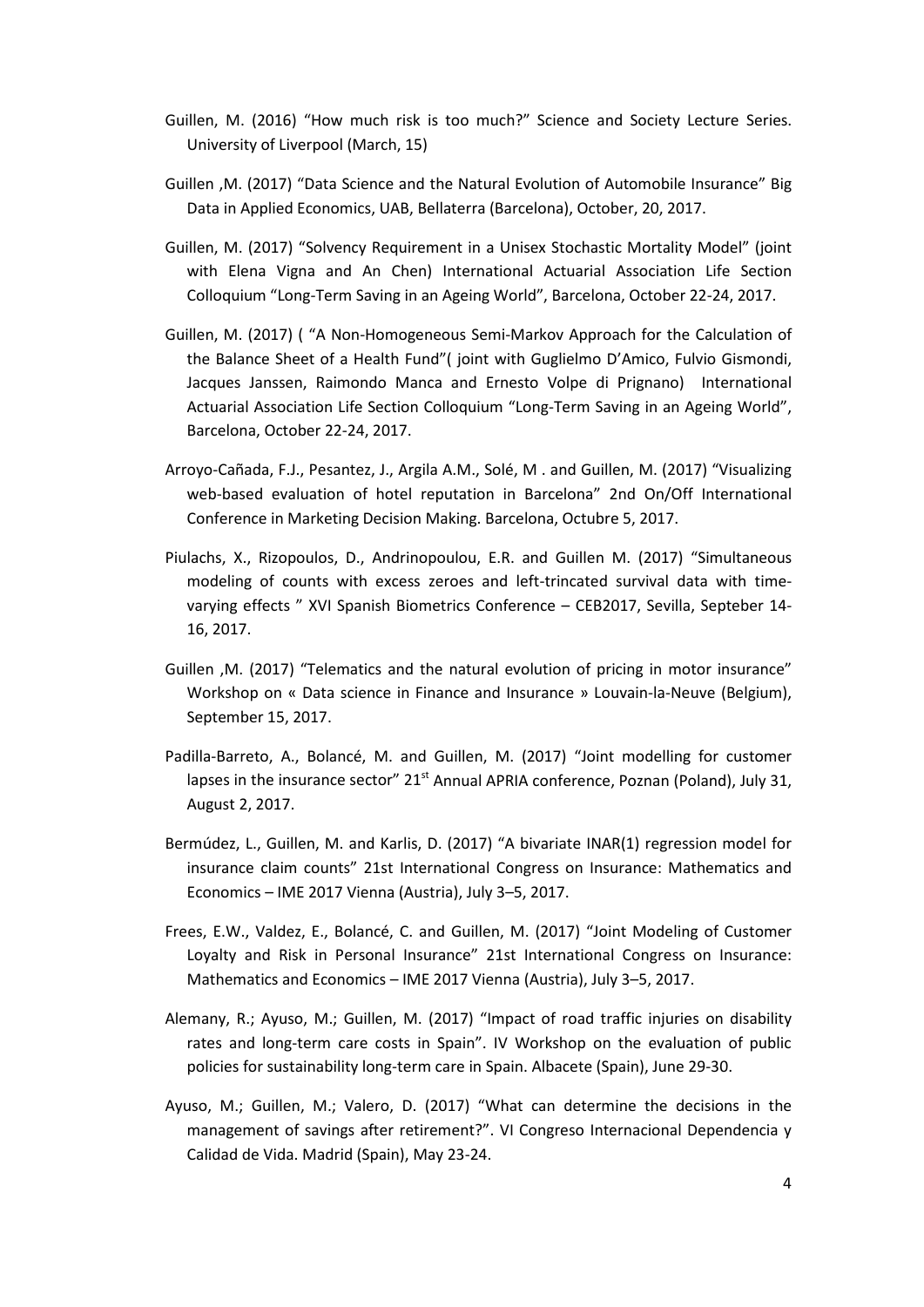- Bermúdez, L., Guillen, M. and Karlis, D. (2017) "A bivariate INAR(1) regression model for insurance claim counts" Recent Developments in Dependence Modelling with Applications in Finance and Insurance - Fourth Edition, Aegina (Greece), 22-23 May.
- Guillen, M. (2017) "Aggregating and desaggregating risks and the role of the tail" [Plenary session] (joint paper with C. Bolancé and M. Santolino). Recent Developments in Dependence Modelling with Applications in Finance and Insurance - Fourth Edition, Aegina (Greece), May, 21-23.
- Guillén, M., Nielsen, J.P., Perez-Marin, A.M. (2016) "A methodological overview for quantifying the risk of an accident in usage-based insurance" CFE CFStatistics Conference, Seville, December 9-11.
- Santolino, M., Bolance, C., Guillén, M. (2016) "Aggregating and disaggregating risks" CFE CFStatistics Conference, Seville, December 9-11.

**Otras conferencias y mesas redondas** / Other conferences and round tables */ Autres conférences et tables rondes:*

## G.-**Actividades de investigación** / Research work */ Activités de recherche:*

- *Investigadora principal* 2017-2019 Ministerio de Economía y Competitividad. Programa Estatal de Investigación Científica y Técnica de Excelencia, Subprograma Estatal de Generación de Conocimiento, modalidad 1, Proyectos de I+D. "Cuantificación y análisis de riesgos" ECO2016-76203-C2-2-P Director: Montserrat Guillen Estany (10 members).
- *Investigadora principal local* 2015 European Commission "Network on quality and cost effectiveness in long-term care and dependencyprevention" VS/2015/0276 coordinated by The London School of Economics and Polictical Science. UB team P.I.: Montserrat Guillen Estany total cost Eur: 1200571.32 (grant 950457.15), UB 29.210 FBG code: 401465 (10 members).